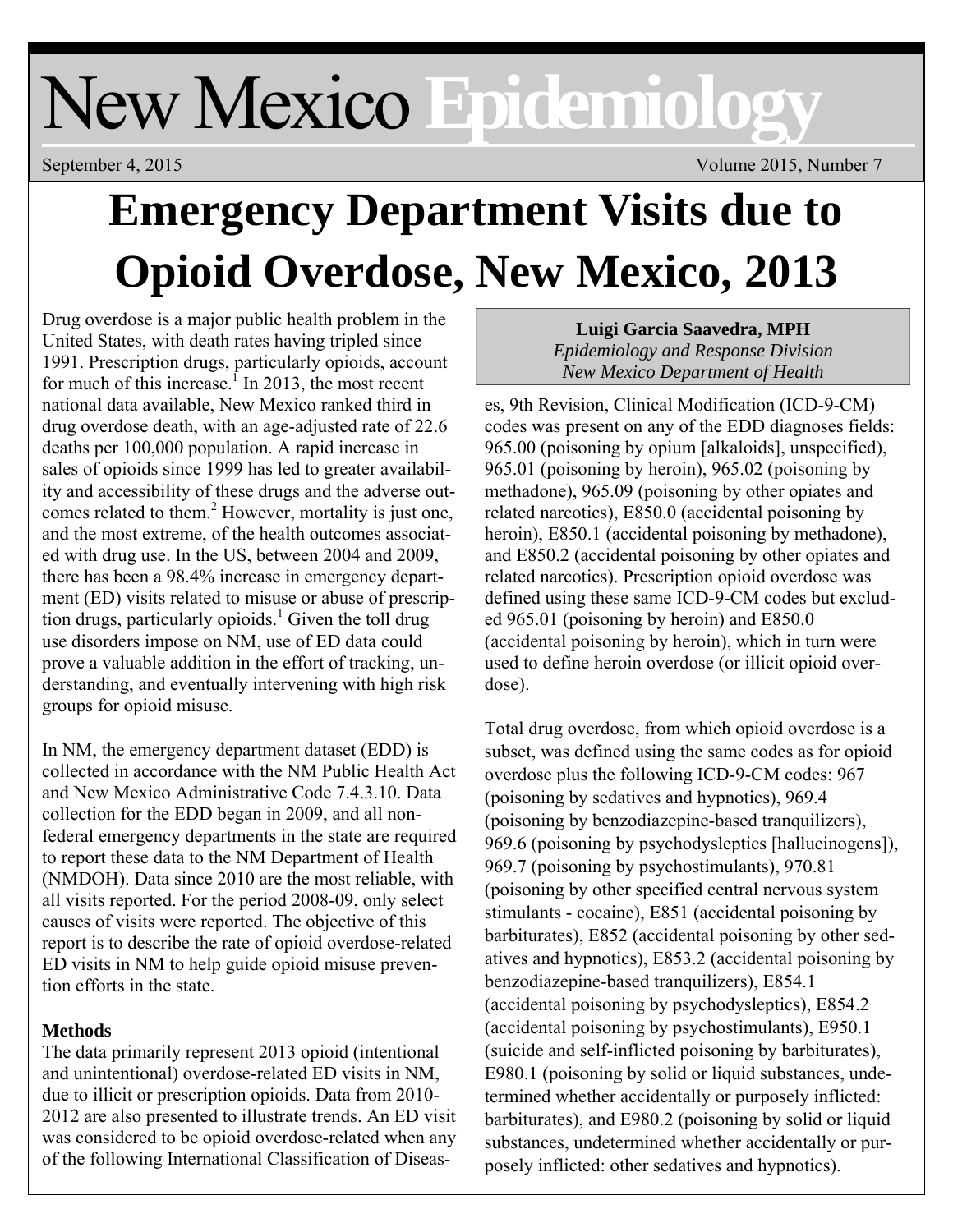EDD contains one principal diagnosis field, 47 secondary diagnosis fields, and 6 external cause of injury fields (E-code fields). The results presented are based on the use of the first thirty diagnosis fields of the EDD. Using only the principal diagnosis field yields a 70% capture of all the opioid overdose-related ED visits. Over 90% capture occurs with the use of the first five diagnosis fields, and 100% with the first thirty. When more diagnosis fields were added, an opioid overdose-related ED visit was counted whenever any of the codes considered was present in at least one of the E-code fields or in at least one of the diagnosis fields (principal or secondary). Hence, each entry containing any of the codes considered was flagged only once. Population estimates used for rates are from the Geospatial and Population Studies Program at the University of New Mexico. The US 2000 standard population was used to calculate age-adjusted rates.

#### **Results**

In NM, the rate of ED visits due to opioid overdose increased almost 30% between 2010 and 2013 (Figure 1). The rate increased approximately 36% for men between 2010 (50.3 visits per 100,000 population) and 2013 (68.5 visits per 100,000 population). For women, the increase was approximately 21% (2010: 42.8 visits per 100,000 population; 2013: 51.8 visits per 100,000 population.) By age group (Figure 2), the rate was highest among men aged 25-34 (146.5 visits per

100,000 population). Among women, those aged 35-44 (80.5 visits per 100,000 population) had the highest rate.

In 2013, there were a total of 2,506 ED visits due to drug overdose (Table), for a rate of 122.8 visits per 100,000 population. The rate of opioid overdoserelated ED visits was 60.4 visits per 100,000 population and the rate of heroin overdose-related ED visits was 26.9 visits per 100,000 population. Among men, heroin overdose-related ED visits represented almost 54% of all opioid overdose-related ED visits and prescription opioid overdose-related ED visits represented 48%. However, among women, heroin overdoserelated ED visits represented 30% of all opioid overdose-related ED visits whereas prescription opioid overdose-related ED visits comprised 70%. The rate of prescription opioid overdose-related ED visits (34.1 visits per 100,000 population) was almost 27% higher than that for heroin overdose, representing 57% of all opioid overdose-related ED visits and 27% of total drug overdose-related ED visits.

Both men and women between the ages of 15-54 had high rates of opioid overdose-related ED visits (Figure 2). However, men between the ages of 15-34 had higher rates compared to females, with the highest rate among men between the ages of 25-34 (146.5 visits per 100,000 population) being 48% higher than women in

**Figure 1. Rate of Opioid Overdose-related ED Visits by Sex, New Mexico, 2010-2013\*** 



\*Age-adjusted to standard US 2000 population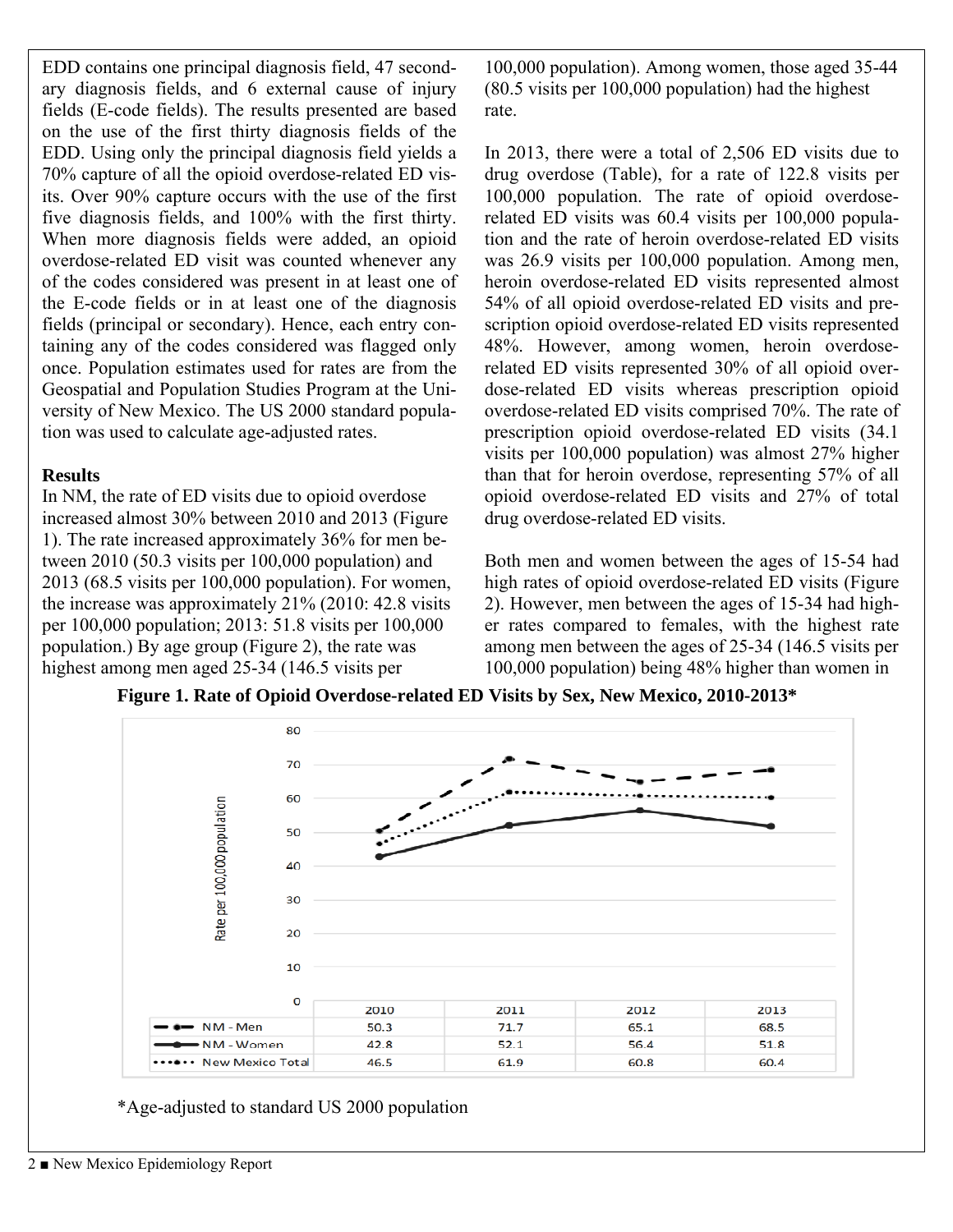the same age group (70.9 visits per 100,000 population). Yet, although rates among men decrease after 24 years of age, the rates for women between the ages of 15-54 remain high, at  $\geq$ 70 visits per 100,000 population, with the highest rate among women ages 35-44 (80.5 visits per 100,000 population).

### **Discussion**

Inclusion of ED data allows a better representation of the burden substance abuse imposes on NM. For this study, the use of multiple diagnosis fields on the EDD allows a more complete capture of the opioid overdose -related ED visits.

The data presented are worrisome since the most affected age group corresponds to the working age population, re-emphasizing the toll substance abuse imposes on society. Furthermore, the age groups among women correspond to their reproductive ages, which may explain the increasing trends in rates of neonatal abstinence syndrome that have been observed nationally.<sup>3</sup>

The high burden of substance abuse on the individuals involved, their families and friends, and society in general, calls for provision of effective and easily available treatment and prevention services. Identification of overdoses by specific drugs involved could be helpful in the tailoring of interventions and initiatives aimed at curtailing substance use disorders in high risk populations.

#### **Recommendations**

- 1. Use of ED data can enhance surveillance of opioid overuse as well as provide more timely information on changes in community-specific overdose profiles than death data can provide.
- 2. Encourage prescribers to register with and use tools such as the Prescription Monitoring Program to ensure that their patients are receiving appropriate prescriptions.
- 3. Educate prescribers and patients on high risk prescriptions, such as long-term or high-dose prescriptions of opioids, overlapping prescriptions from different prescribers, and concurrent prescriptions of opioids and benzodiazepines.
- 4. Provide harm reduction services and overdose education to heroin users.
- 5. Increase access to naloxone for all opioid users.

#### **Acknowledgements**

The author would like to acknowledge Laura Tomedi, Alcohol Epidemiologist; Jim Davis, Drug Epidemiologist; and Rose Galbraith, GIS Specialist, for editing.

#### **References**

1. Paulozzi, L. J., Jones, C. M., Mack, K. A., & Rudd, R. A. (2011). Vital Signs: Overdoses of prescription opioid pain relievers — United States, 1999–2008. *Morbidity and Mortality Weekly Report*, *60*(43), 6

2. Kolodny, A., Courtwright, D., Hwang, C., Kreiner, P., Eadie, J., Clark, T., & Alexander, G. (2015). The prescription opioid and heroin crisis: A public health approach to an epidemic of addiction. *Annu. Rev. Public Health, 36*:559–74

3. Patrick, S. W., Schumacher, R. E., Benneyworth, B. D., Krans, E. E., McAllister, J. M., & Davis, M. M. (2012). Neonatal abstinence syndrome and associated health care expenditures: United States, 2000-2009. *JAMA, 307*(18), 1934-1940. doi: 10.1001/ jama.2012.3951

**Table. Number and Rate of Total Drug Overdose, Opioid Overdose, Prescription Opioid Overdose, and Heroin Overdose-related ED Visits by Sex, New Mexico, 2013** 

| Category                            | Men     |       | Women   |       | <b>Total</b> |       |
|-------------------------------------|---------|-------|---------|-------|--------------|-------|
|                                     | Number* | Rate  | Number* | Rate  | Number*      | Rate  |
| <b>Total Drug Overdose</b>          | 1,225   | 120.3 | 1,281   | 124.4 | 2,506        | 122.8 |
| <b>Opioid Overdose</b>              | 695     | 68.5  | 534     | 51.8  | 1,229        | 60.4  |
| <b>Prescription Opioid Overdose</b> | 333     | 32.3  | 375     | 35.6  | 708          | 34.1  |
| <b>Heroin Overdose</b>              | 372     | 37.3  | 160     | 16.4  | 532          | 26.9  |

\*The numbers represent ED visits. One person could have visited the ED multiple times.

\*\* Age-adjusted to standard US 2000 population